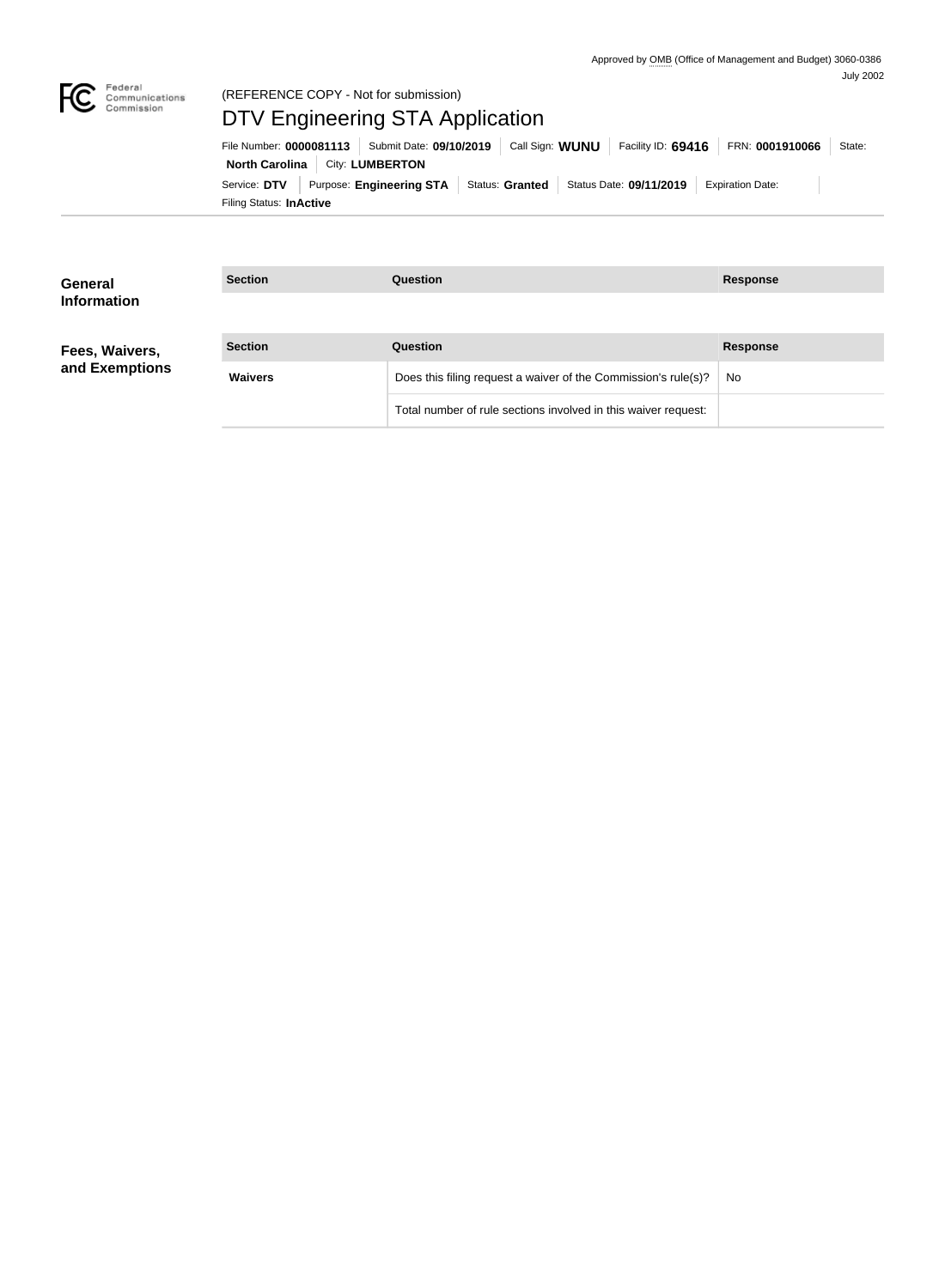#### **Applicant Name, Type, and Contact Information**

| <b>Applicant</b>                                                                                              | <b>Address</b>                                                            | <b>Phone</b>          | <b>Email</b>             | <b>Applicant</b><br><b>Type</b> |
|---------------------------------------------------------------------------------------------------------------|---------------------------------------------------------------------------|-----------------------|--------------------------|---------------------------------|
| <b>University of North Carolina</b><br><b>Applicant</b><br>Doing Business As: University of North<br>Carolina | PO Box 14900<br>Research Triangle Pa, NC<br>27709<br><b>United States</b> | +1 (919) 549-<br>7000 | fcc notice@unctv.<br>org | Other                           |

#### **Authorization Holder Name**

×

 $\Box$  Check box if the Authorization Holder name is being updated because of the sale (or transfer of control) of the Authorization(s) to another party and for which proper Commission approval has not been received or proper notification provided.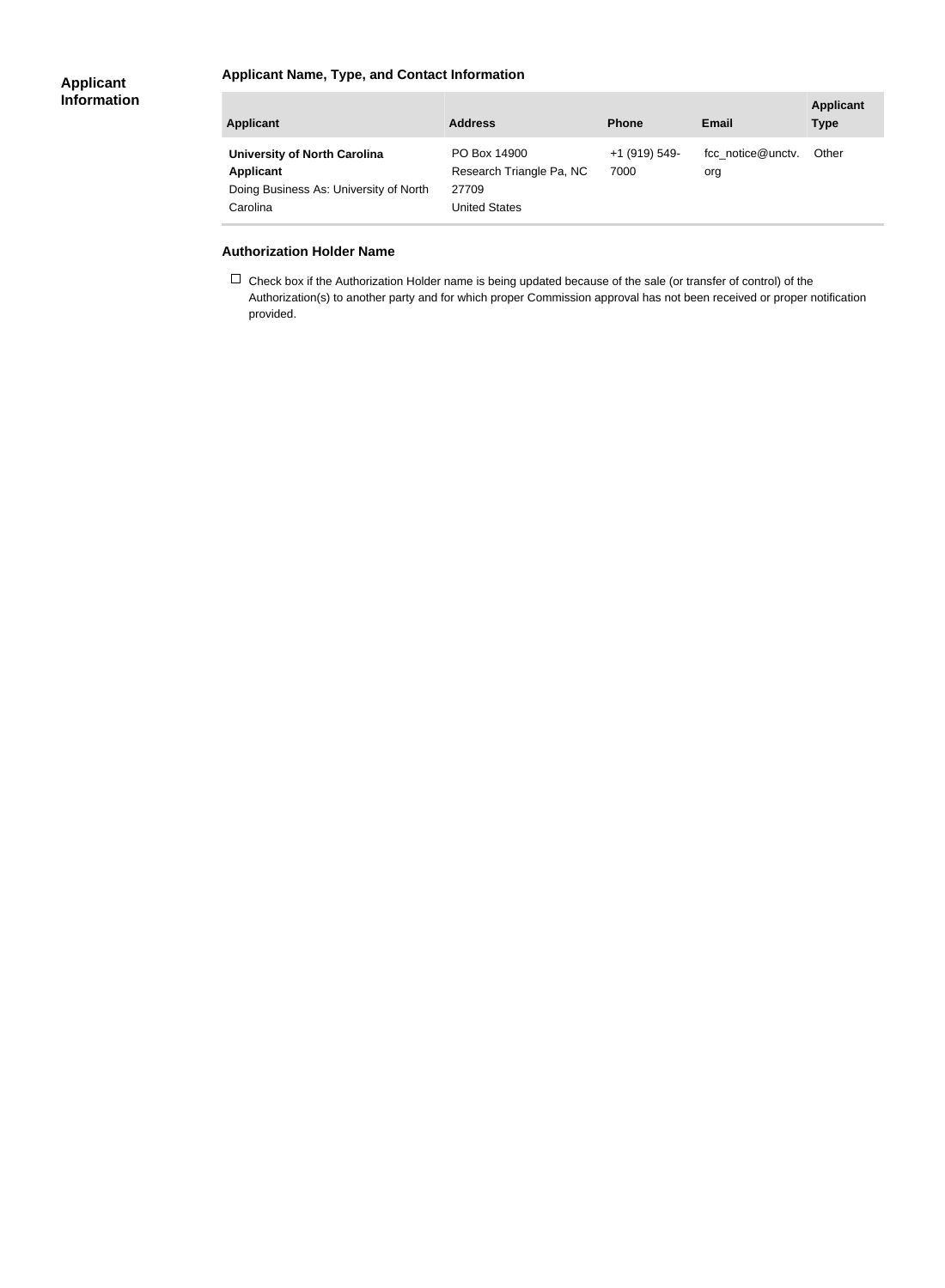| <b>Contact</b><br><b>Representatives</b><br>(3) | <b>Contact Name</b>                                                 | <b>Address</b>                                                                             | <b>Phone</b>          | <b>Email</b>                   | <b>Contact Type</b>         |
|-------------------------------------------------|---------------------------------------------------------------------|--------------------------------------------------------------------------------------------|-----------------------|--------------------------------|-----------------------------|
|                                                 | Donald W Smith M.<br>Davis, P.E.<br>University of North<br>Carolina | 10 UNC-TV DRIVE<br><b>RESEARCH TRIANGLE PA,</b><br><b>NC 27709</b><br><b>United States</b> | +1 (919) 549-<br>7025 | test@fcc.gov                   | Technical<br>Representative |
|                                                 | <b>Stephen Hartzell</b><br><b>Hartzell</b><br>Brooks, Pierce et al. | 150 Fayetteville Street<br><b>Suite 1700</b><br>Raleigh, NC 27601<br><b>United States</b>  | +1 (919) 839-<br>0300 | shartzell@brookspierce.<br>com | Legal<br>Representative     |
|                                                 | Donald W Smith W<br><b>Smith</b><br>University of North<br>Carolina | PO Box 14900<br><b>RESEARCH TRIANGLE PA,</b><br><b>NC 27709</b><br><b>United States</b>    | +1 (919) 549-<br>7025 | DSMITH@UNCTV.<br><b>ORG</b>    | Technical<br>Representative |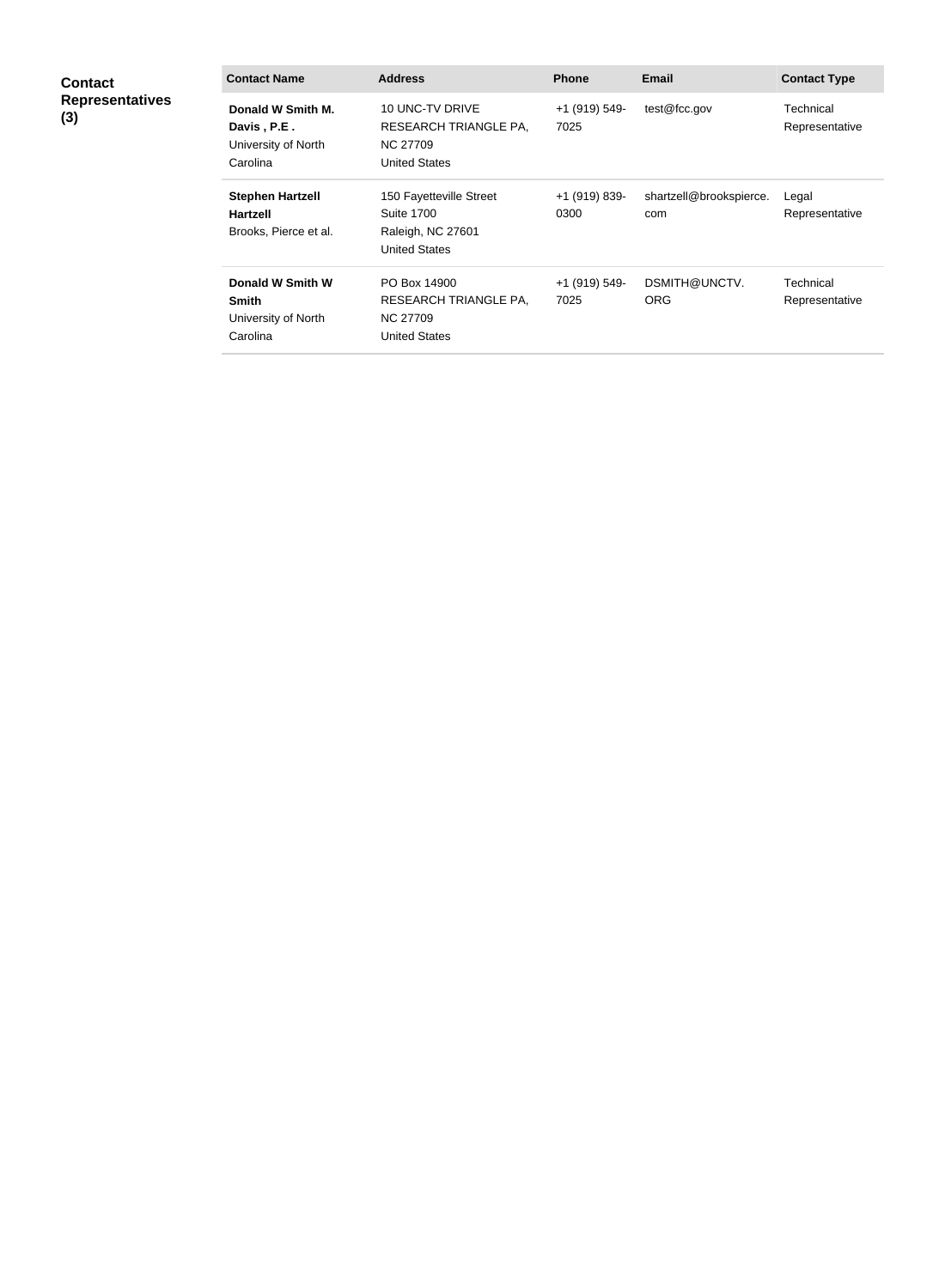| <b>Channel and</b><br><b>Facility</b><br><b>Information</b> | <b>Section</b>                          | Question               | <b>Response</b>                         |
|-------------------------------------------------------------|-----------------------------------------|------------------------|-----------------------------------------|
|                                                             | <b>Proposed Community of</b><br>License | <b>Facility ID</b>     | 69416                                   |
|                                                             |                                         | <b>State</b>           | North Carolina                          |
|                                                             |                                         | City                   | <b>LUMBERTON</b>                        |
|                                                             |                                         | DTV Channel            | 31                                      |
|                                                             |                                         | Designated Market Area | <b>MYRTLE BEACH-</b><br><b>FLORENCE</b> |
|                                                             | <b>Facility Type</b>                    | <b>Facility Type</b>   | Noncommercial Educational               |
|                                                             |                                         | <b>Station Type</b>    | Main                                    |
|                                                             | Zone                                    | Zone                   | $\overline{2}$                          |

## **Primary station proposed to be rebroadcast:**

| <b>Facility Id</b> | <b>Call Sign</b> | City | <b>State</b> |
|--------------------|------------------|------|--------------|
|                    |                  |      |              |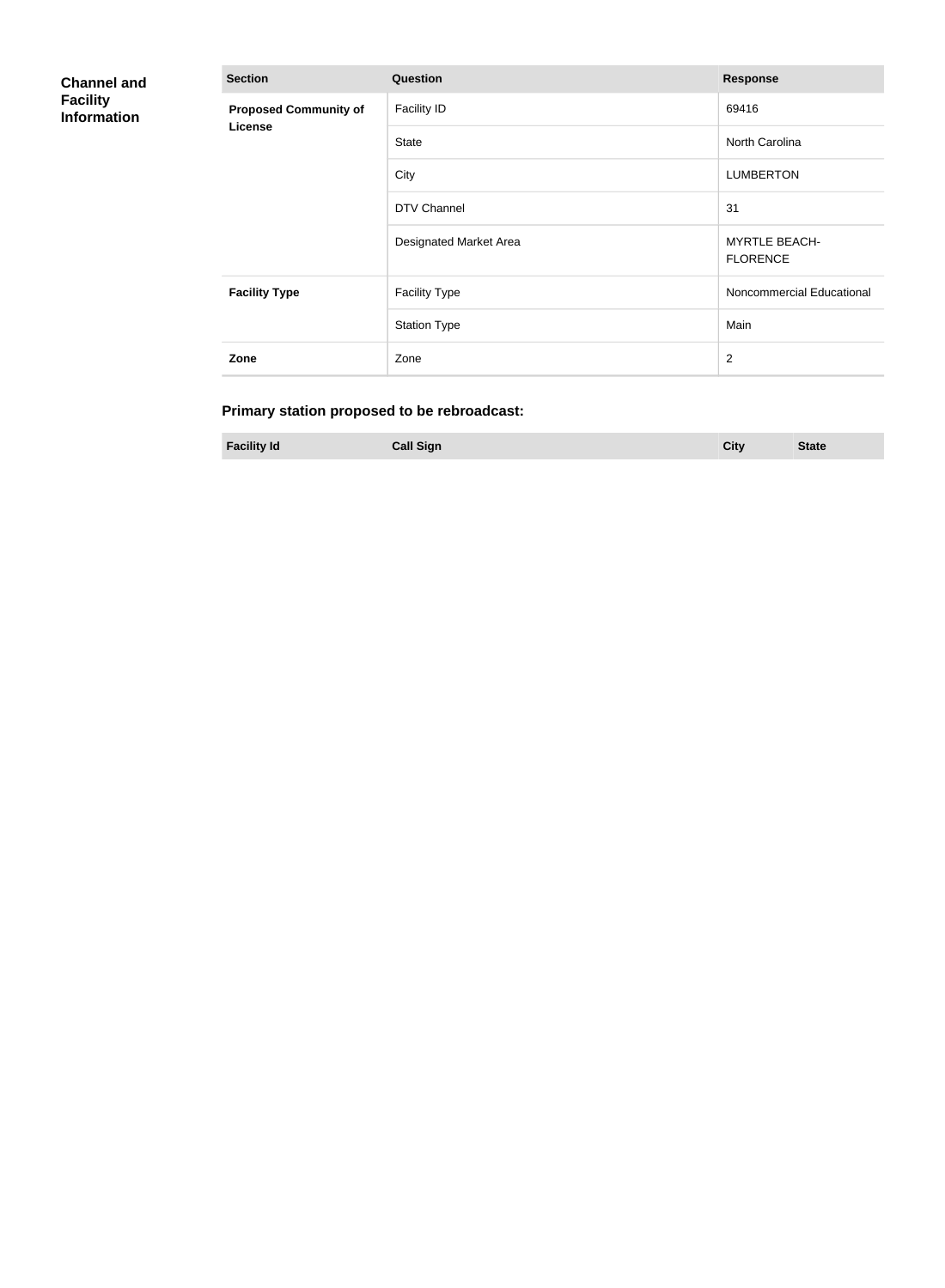| <b>Antenna Location</b><br>Data | <b>Section</b>                                  | Question                                                           | <b>Response</b>                          |
|---------------------------------|-------------------------------------------------|--------------------------------------------------------------------|------------------------------------------|
|                                 | <b>Antenna Structure</b><br><b>Registration</b> | Do you have an FCC Antenna Structure Registration (ASR)<br>Number? | Yes                                      |
|                                 |                                                 | <b>ASR Number</b>                                                  | 1014580                                  |
|                                 | <b>Coordinates (NAD83)</b>                      | Latitude                                                           | 34° 47' 51.0" N+                         |
|                                 |                                                 | Longitude                                                          | 079° 02' 41.0" W-                        |
|                                 |                                                 | Structure Type                                                     | TOWER-A free standing or<br>guyed struct |
|                                 |                                                 | <b>Overall Structure Height</b>                                    | 324.0 meters                             |
|                                 |                                                 | <b>Support Structure Height</b>                                    | 305.0 meters                             |
|                                 |                                                 | <b>Ground Elevation (AMSL)</b>                                     | 56.1 meters                              |
|                                 | <b>Antenna Data</b>                             | Height of Radiation Center Above Ground Level                      | 315 meters                               |
|                                 |                                                 | Height of Radiation Center Above Average Terrain                   | 319 meters                               |
|                                 |                                                 | Height of Radiation Center Above Mean Sea Level                    | 371.1 meters                             |
|                                 |                                                 | <b>Effective Radiated Power</b>                                    | 175 kW                                   |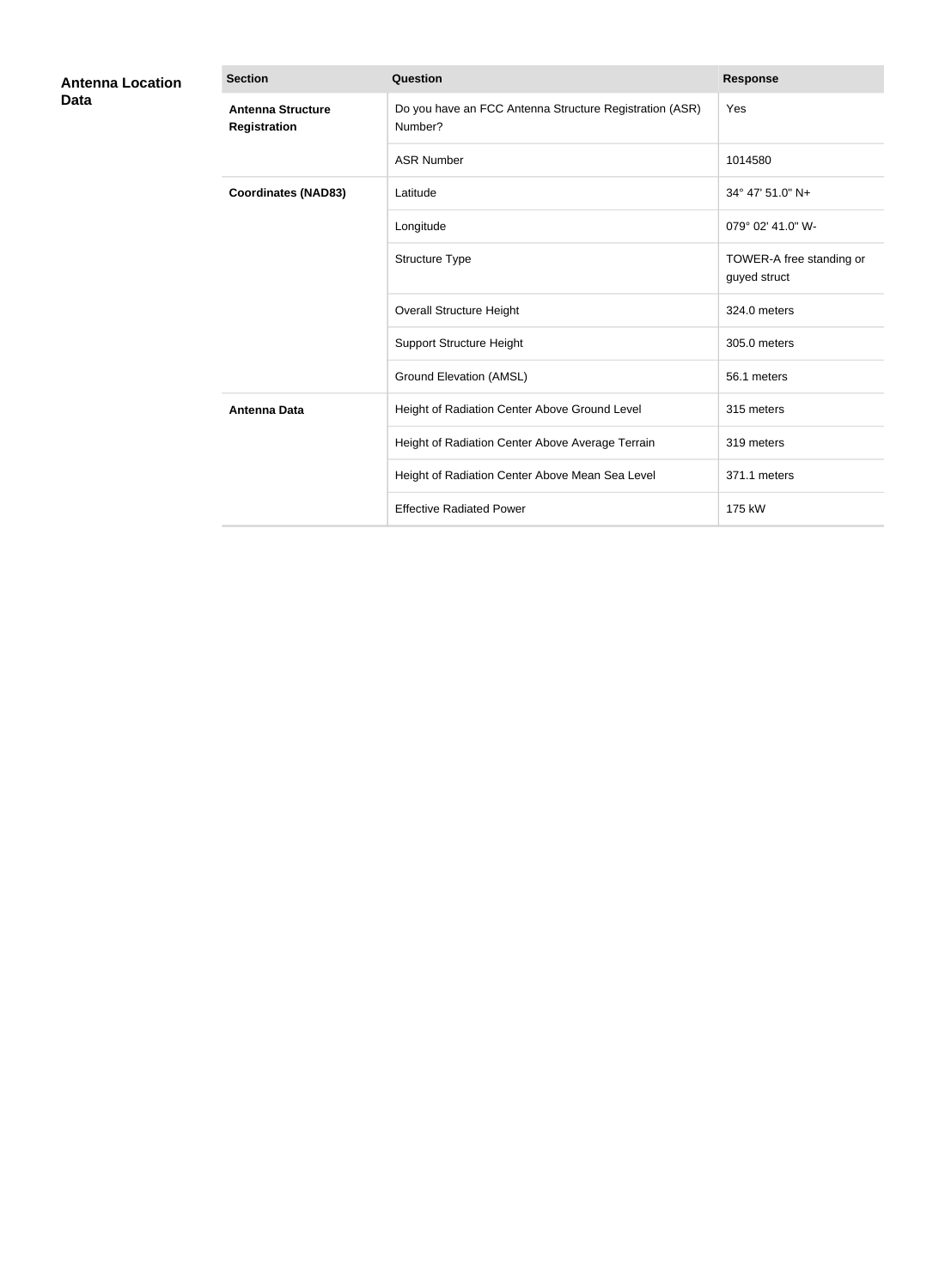| Antenna<br><b>Technical Data</b> | <b>Section</b>                                  | Question                                                                                                                                            | <b>Response</b> |
|----------------------------------|-------------------------------------------------|-----------------------------------------------------------------------------------------------------------------------------------------------------|-----------------|
|                                  | <b>Antenna Type</b>                             | Antenna Type                                                                                                                                        | Non-Directional |
|                                  |                                                 | Do you have an Antenna ID?                                                                                                                          | Yes             |
|                                  |                                                 | Antenna ID                                                                                                                                          | 87114           |
|                                  | <b>Antenna Manufacturer and</b><br><b>Model</b> | Manufacturer:                                                                                                                                       | <b>DIE</b>      |
|                                  |                                                 | Model                                                                                                                                               | TFU-36E/R       |
|                                  |                                                 | Rotation                                                                                                                                            |                 |
|                                  |                                                 | <b>Electrical Beam Tilt</b>                                                                                                                         | 0.8             |
|                                  |                                                 | <b>Mechanical Beam Tilt</b>                                                                                                                         | Not Applicable  |
|                                  |                                                 | toward azimuth                                                                                                                                      |                 |
|                                  |                                                 | Polarization                                                                                                                                        | Horizontal      |
|                                  | <b>DTV and DTS: Elevation</b><br><b>Pattern</b> | Does the proposed antenna propose elevation radiation<br>patterns that vary with azimuth for reasons other than the<br>use of mechanical beam tilt? | <b>No</b>       |
|                                  |                                                 | Uploaded file for elevation antenna (or radiation) pattern<br>data                                                                                  |                 |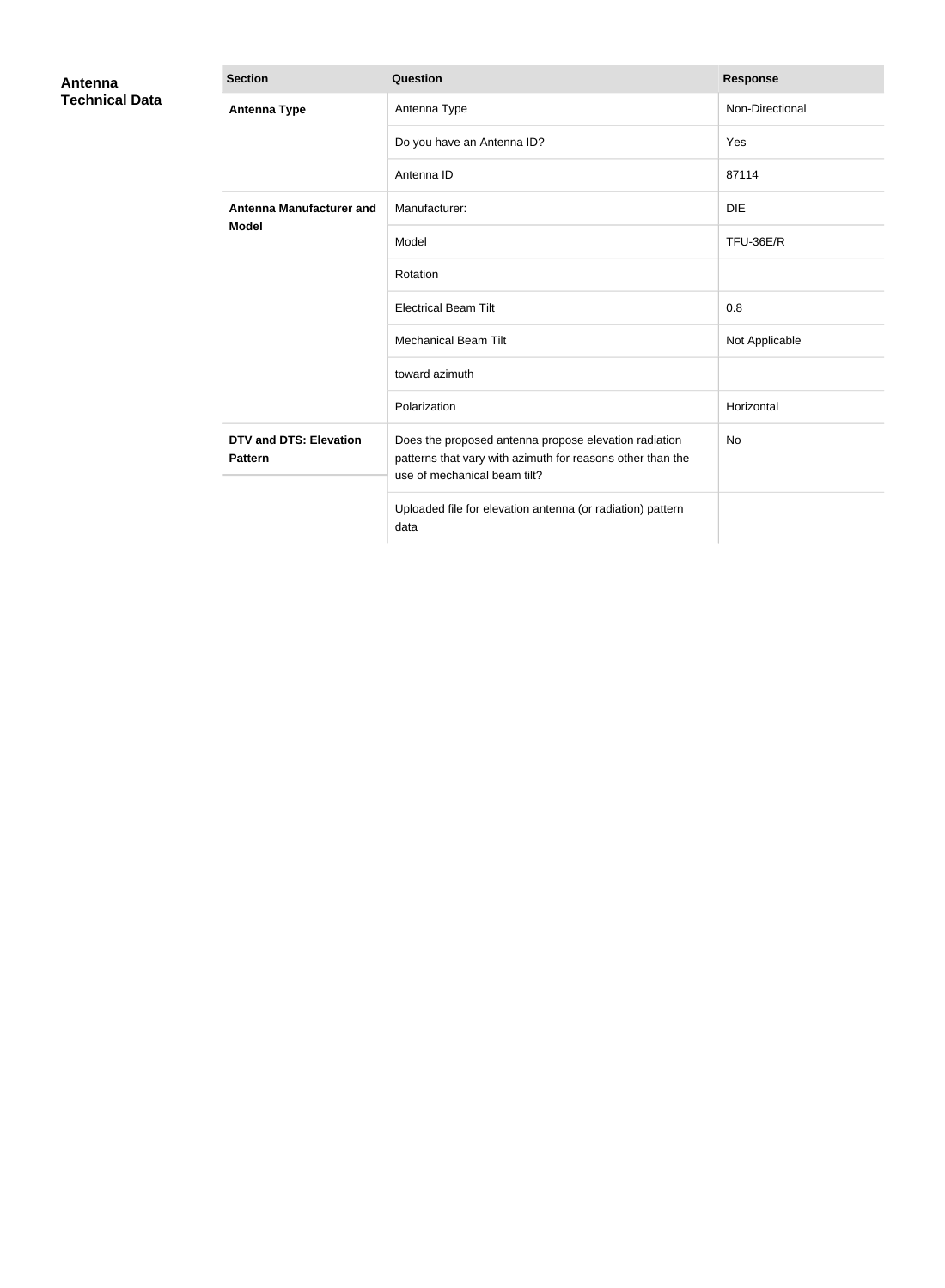| <b>Certification</b> | <b>Section</b>                                    | Question                                                                                                                                                                                                                                                                                                                                                                                                                                                                                                                                                                                                                                                                                                                                                                                                                                                  | <b>Response</b>                                                                                           |
|----------------------|---------------------------------------------------|-----------------------------------------------------------------------------------------------------------------------------------------------------------------------------------------------------------------------------------------------------------------------------------------------------------------------------------------------------------------------------------------------------------------------------------------------------------------------------------------------------------------------------------------------------------------------------------------------------------------------------------------------------------------------------------------------------------------------------------------------------------------------------------------------------------------------------------------------------------|-----------------------------------------------------------------------------------------------------------|
|                      | <b>General Certification</b><br><b>Statements</b> | The Applicant waives any claim to the use of any particular<br>frequency or of the electromagnetic spectrum as against the<br>regulatory power of the United States because of the<br>previous use of the same, whether by authorization or<br>otherwise, and requests an Authorization in accordance with<br>this application (See Section 304 of the Communications Act<br>of 1934, as amended.).                                                                                                                                                                                                                                                                                                                                                                                                                                                       |                                                                                                           |
|                      |                                                   | The Applicant certifies that neither the Applicant nor any<br>other party to the application is subject to a denial of Federal<br>benefits pursuant to §5301 of the Anti-Drug Abuse Act of<br>1988, 21 U.S.C. §862, because of a conviction for<br>possession or distribution of a controlled substance. This<br>certification does not apply to applications filed in services<br>exempted under §1.2002(c) of the rules, 47 CFR. See §1.<br>2002(b) of the rules, 47 CFR §1.2002(b), for the definition of<br>"party to the application" as used in this certification §1.2002<br>(c). The Applicant certifies that all statements made in this<br>application and in the exhibits, attachments, or documents<br>incorporated by reference are material, are part of this<br>application, and are true, complete, correct, and made in<br>good faith.   |                                                                                                           |
|                      | <b>Authorized Party to Sign</b>                   | <b>FAILURE TO SIGN THIS APPLICATION MAY RESULT IN</b><br>DISMISSAL OF THE APPLICATION AND FORFEITURE<br>OF ANY FEES PAID<br>Upon grant of this application, the Authorization Holder may<br>be subject to certain construction or coverage requirements.<br>Failure to meet the construction or coverage requirements<br>will result in automatic cancellation of the Authorization.<br>Consult appropriate FCC regulations to determine the<br>construction or coverage requirements that apply to the type<br>of Authorization requested in this application.<br>WILLFUL FALSE STATEMENTS MADE ON THIS FORM<br>OR ANY ATTACHMENTS ARE PUNISHABLE BY FINE AND<br>/OR IMPRISONMENT (U.S. Code, Title 18, §1001) AND/OR<br>REVOCATION OF ANY STATION AUTHORIZATION (U.S.<br>Code, Title 47, §312(a)(1)), AND/OR FORFEITURE (U.S.<br>Code, Title 47, §503). |                                                                                                           |
|                      |                                                   | I certify that this application includes all required and<br>relevant attachments.                                                                                                                                                                                                                                                                                                                                                                                                                                                                                                                                                                                                                                                                                                                                                                        | Yes                                                                                                       |
|                      |                                                   | I declare, under penalty of perjury, that I am an authorized<br>representative of the above-named applicant for the<br>Authorization(s) specified above.                                                                                                                                                                                                                                                                                                                                                                                                                                                                                                                                                                                                                                                                                                  | <b>Thomas Brooks Skinner</b><br><b>Brooks Skinner</b><br>Associate General Manager<br>and General Counsel |
|                      |                                                   |                                                                                                                                                                                                                                                                                                                                                                                                                                                                                                                                                                                                                                                                                                                                                                                                                                                           | 09/10/2019                                                                                                |